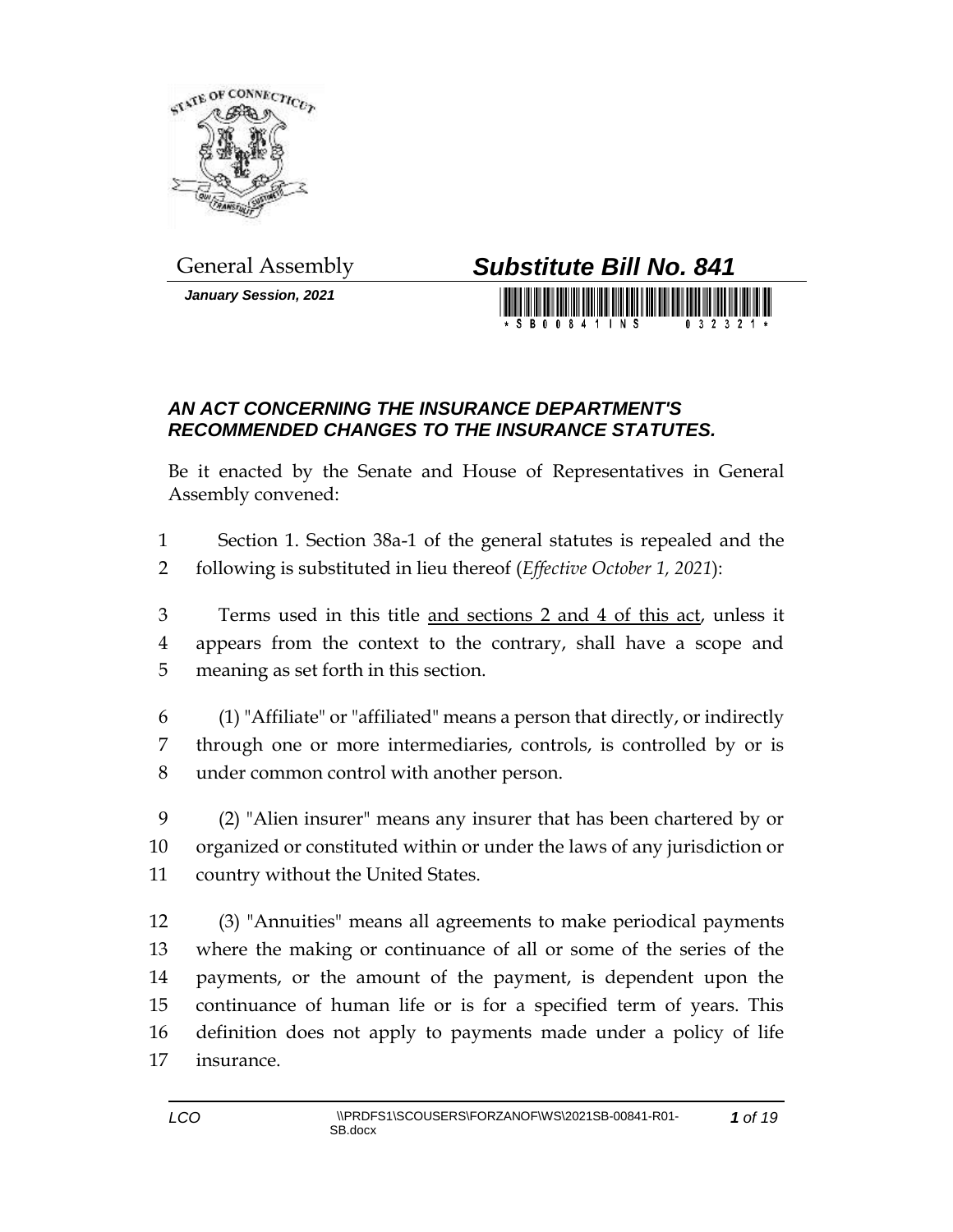(4) "Commissioner" means the Insurance Commissioner.

 (5) "Control", "controlled by" or "under common control with" means the possession, direct or indirect, of the power to direct or cause the direction of the management and policies of a person, whether through the ownership of voting securities, by contract other than a commercial contract for goods or nonmanagement services, or otherwise, unless the power is the result of an official position with the person.

 (6) "Domestic insurer" means any insurer that has been chartered by, incorporated, organized or constituted within or under the laws of this state.

 (7) "Domestic surplus lines insurer" means any domestic insurer that has been authorized by the commissioner to write surplus lines insurance.

 (8) "Foreign country" means any jurisdiction not in any state, district or territory of the United States.

 (9) "Foreign insurer" means any insurer that has been chartered by or organized or constituted within or under the laws of another state or a territory of the United States.

 (10) "Insolvency" or "insolvent" means, for any insurer, that it is unable to pay its obligations when they are due, or when its admitted assets do not exceed its liabilities plus the greater of: (A) Capital and surplus required by law for its organization and continued operation; or (B) the total par or stated value of its authorized and issued capital stock. For purposes of this subdivision "liabilities" shall include but not be limited to reserves required by statute or by regulations adopted by the commissioner in accordance with the provisions of chapter 54 or specific requirements imposed by the commissioner upon a subject company at the time of admission or subsequent thereto.

 (11) "Insurance" means any agreement to pay a sum of money, provide services or any other thing of value on the happening of a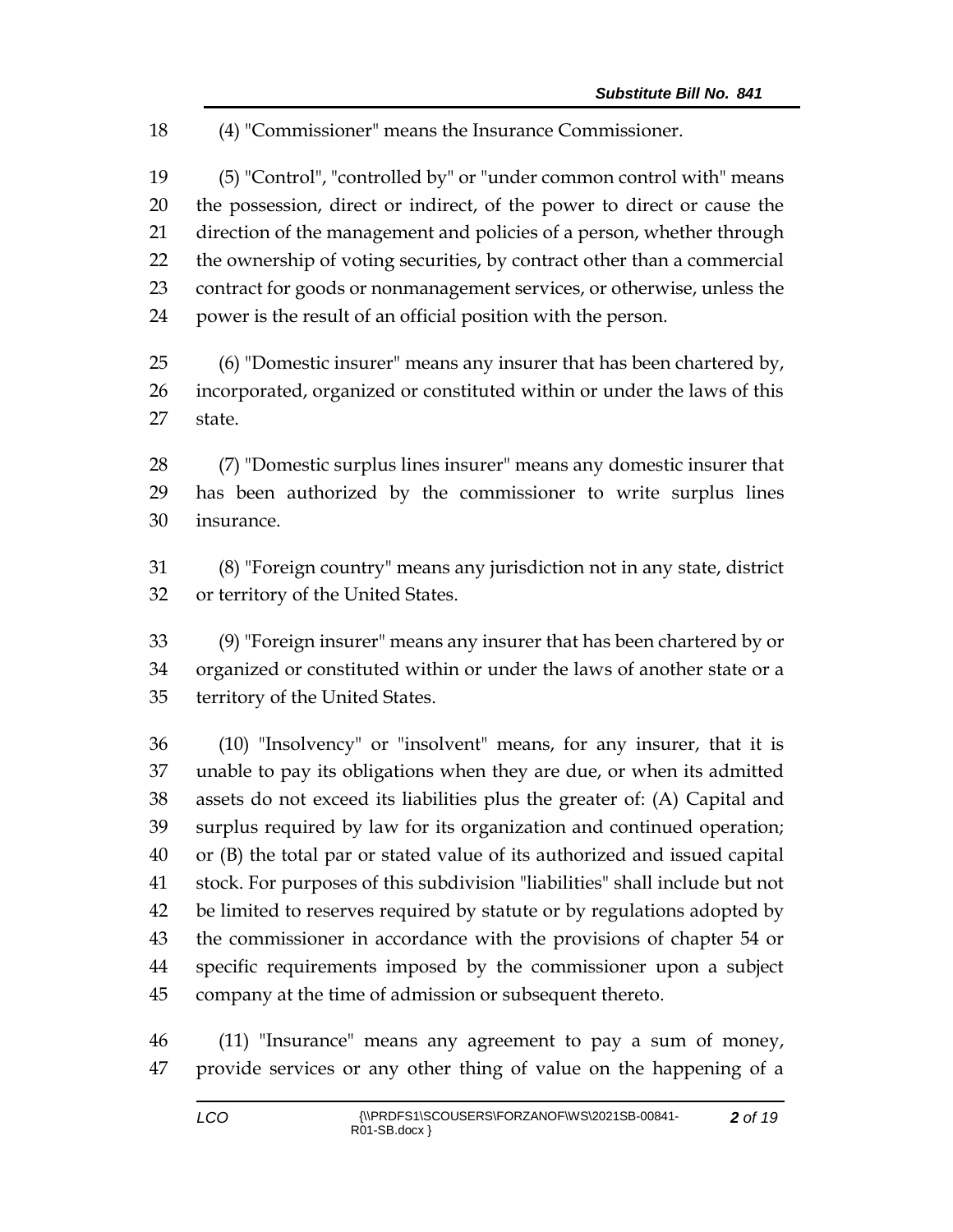particular event or contingency or to provide indemnity for loss in respect to a specified subject by specified perils in return for a consideration. In any contract of insurance, an insured shall have an interest which is subject to a risk of loss through destruction or impairment of that interest, which risk is assumed by the insurer and such assumption shall be part of a general scheme to distribute losses among a large group of persons bearing similar risks in return for a ratable contribution or other consideration.

 (12) "Insurer" or "insurance company" includes any person or combination of persons doing any kind or form of insurance business other than a fraternal benefit society, and shall include a receiver of any insurer when the context reasonably permits.

 (13) "Insured" means a person to whom or for whose benefit an insurer makes a promise in an insurance policy. The term includes policyholders, subscribers, members and beneficiaries. This definition applies only to the provisions of this title and does not define the meaning of this word as used in insurance policies or certificates.

 (14) "Life insurance" means insurance on human lives and insurances pertaining to or connected with human life. The business of life insurance includes granting endowment benefits, granting additional benefits in the event of death by accident or accidental means, granting additional benefits in the event of the total and permanent disability of the insured, and providing optional methods of settlement of proceeds. Life insurance includes burial contracts to the extent provided by section 38a-464.

 (15) "Mutual insurer" means any insurer without capital stock, the managing directors or officers of which are elected by its members.

 (16) "Person" means an individual, a corporation, a partnership, a limited liability company, an association, a joint stock company, a business trust, an unincorporated organization or other legal entity.

(17) "Policy" means any document, including attached endorsements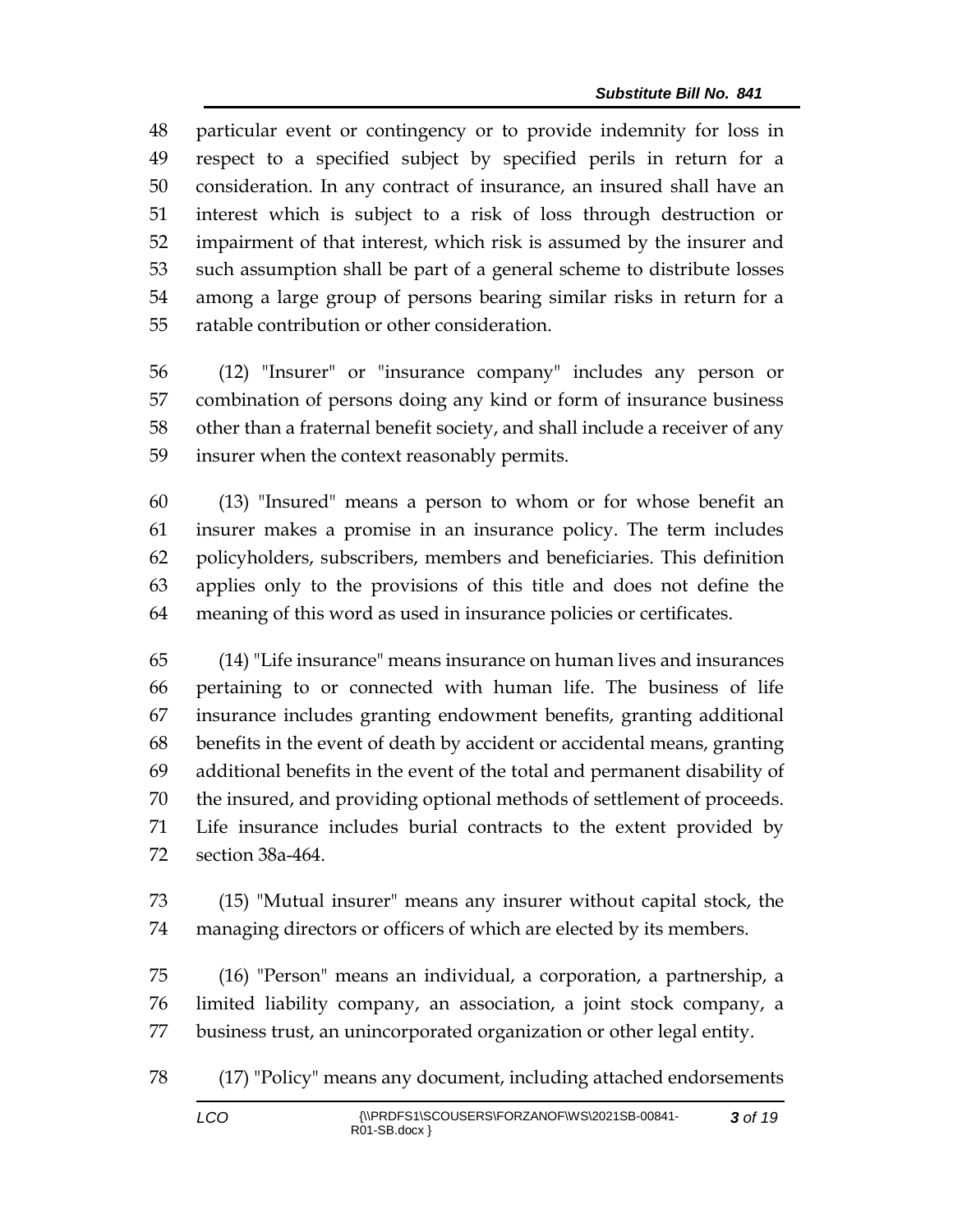| 79  | and riders, purporting to be an enforceable contract, which                       |
|-----|-----------------------------------------------------------------------------------|
| 80  | memorializes in writing some or all of the terms of an insurance                  |
| 81  | contract.                                                                         |
| 82  | (18) "State" means any state, district, or territory of the United States.        |
| 83  | (19) "Subsidiary" of a specified person means an affiliate controlled             |
| 84  | by the person directly, or indirectly through one or more intermediaries.         |
| 85  | (20) "Unauthorized insurer" or "nonadmitted insurer" means an                     |
| 86  | insurer that has not been granted a certificate of authority by the               |
| 87  | commissioner to transact the business of insurance in this state or an            |
| 88  | insurer transacting business not authorized by a valid certificate.               |
| 89  | (21) "United States" means the United States of America, its territories          |
| 90  | and possessions, the Commonwealth of Puerto Rico and the District of              |
| 91  | Columbia.                                                                         |
| 92  | Sec. 2. (NEW) ( <i>Effective October 1, 2021</i> ) No insurer, health care center |
| 93  | or fraternal benefit society doing business in this state shall:                  |
| 94  | (1) In connection with the issuance, withholding, extension or                    |
| 95  | renewal of an annuity or an insurance policy for life, credit life,               |
| 96  | disability, long-term care, accidental injury, specified disease, hospital        |
| 97  | indemnity or credit accident insurance, request, require, purchase or use         |
| 98  | information obtained from an entity providing direct-to-consumer                  |
| 99  | genetic testing without the informed written consent of the individual            |
| 100 | who has been tested; or                                                           |
| 101 | (2) Condition insurance rates, the provision or renewal of insurance              |
| 102 | coverage or benefit or other conditions of insurance for an individual            |
| 103 | on:                                                                               |
| 104 | (A) Any requirement or agreement that the individual undergo                      |
| 105 | genetic testing; or                                                               |

(B) The results of any genetic testing of a member of the individual's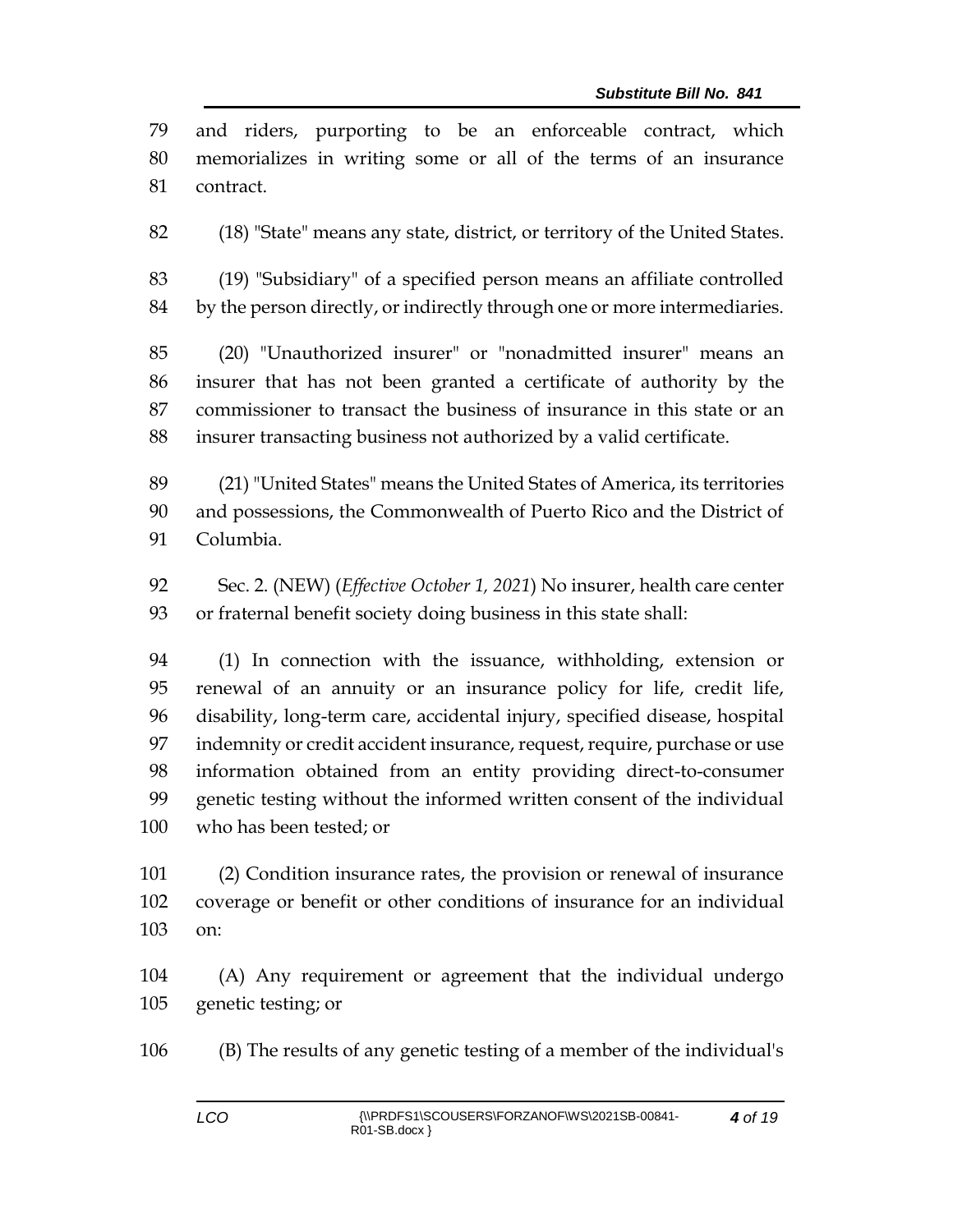family unless the results are contained in the individual's medical record.

 Sec. 3. Section 38a-816 of the general statutes is repealed and the following is substituted in lieu thereof (*Effective October 1, 2021*):

 The following are defined as unfair methods of competition and unfair and deceptive acts or practices in the business of insurance:

 (1) Misrepresentations and false advertising of insurance policies. Making, issuing or circulating, or causing to be made, issued or circulated, any estimate, illustration, circular or statement, sales presentation, omission or comparison which: (A) Misrepresents the benefits, advantages, conditions or terms of any insurance policy; (B) misrepresents the dividends or share of the surplus to be received, on any insurance policy; (C) makes any false or misleading statements as to the dividends or share of surplus previously paid on any insurance policy; (D) is misleading or is a misrepresentation as to the financial condition of any person, or as to the legal reserve system upon which any life insurer operates; (E) uses any name or title of any insurance policy or class of insurance policies misrepresenting the true nature thereof; (F) is a misrepresentation, including, but not limited to, an intentional misquote of a premium rate, for the purpose of inducing or tending to induce to the purchase, lapse, forfeiture, exchange, conversion or surrender of any insurance policy; (G) is a misrepresentation for the purpose of effecting a pledge or assignment of or effecting a loan against any insurance policy; or (H) misrepresents any insurance policy as being shares of stock.

 (2) False information and advertising generally. Making, publishing, disseminating, circulating or placing before the public, or causing, directly or indirectly, to be made, published, disseminated, circulated or placed before the public, in a newspaper, magazine or other publication, or in the form of a notice, circular, pamphlet, letter or poster, or over any radio or television station, or in any other way, an advertisement, announcement or statement containing any assertion, representation or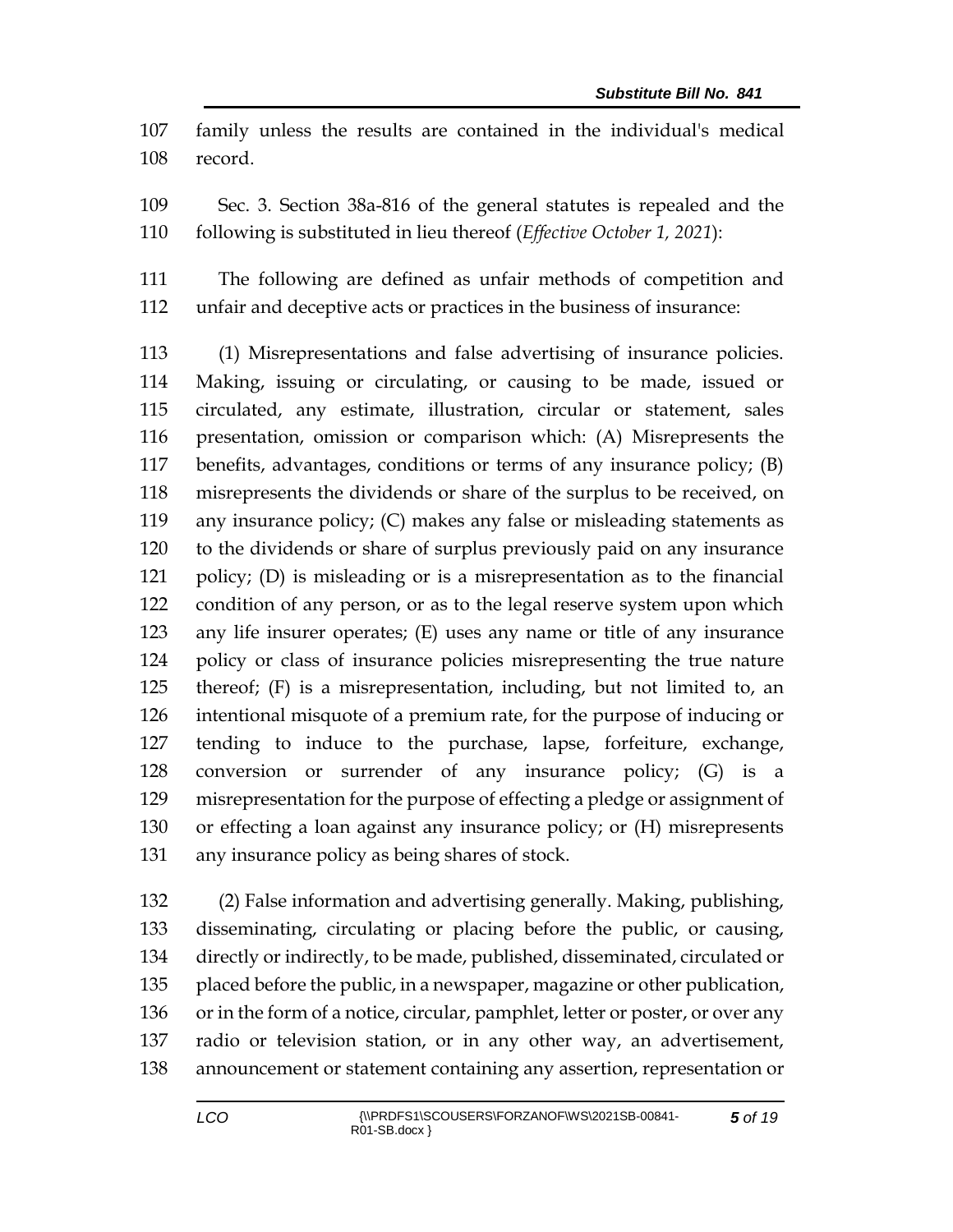statement with respect to the business of insurance or with respect to any person in the conduct of his insurance business, which is untrue, deceptive or misleading.

 (3) Defamation. Making, publishing, disseminating or circulating, directly or indirectly, or aiding, abetting or encouraging the making, publishing, disseminating or circulating of, any oral or written statement or any pamphlet, circular, article or literature which is false or maliciously critical of or derogatory to the financial condition of an insurer, and which is calculated to injure any person engaged in the business of insurance.

 (4) Boycott, coercion and intimidation. Entering into any agreement to commit, or by any concerted action committing, any act of boycott, coercion or intimidation resulting in or tending to result in unreasonable restraint of, or monopoly in, the business of insurance.

 (5) False financial statements. Filing with any supervisory or other public official, or making, publishing, disseminating, circulating or delivering to any person, or placing before the public, or causing, directly or indirectly, to be made, published, disseminated, circulated or delivered to any person, or placed before the public, any false statement of financial condition of an insurer with intent to deceive; or making any false entry in any book, report or statement of any insurer with intent to deceive any agent or examiner lawfully appointed to examine into its condition or into any of its affairs, or any public official to whom such insurer is required by law to report, or who has authority by law to examine into its condition or into any of its affairs, or, with like intent, wilfully omitting to make a true entry of any material fact pertaining to the business of such insurer in any book, report or statement of such insurer.

 (6) Unfair claim settlement practices. Committing or performing with such frequency as to indicate a general business practice any of the following: (A) Misrepresenting pertinent facts or insurance policy provisions relating to coverages at issue; (B) failing to acknowledge and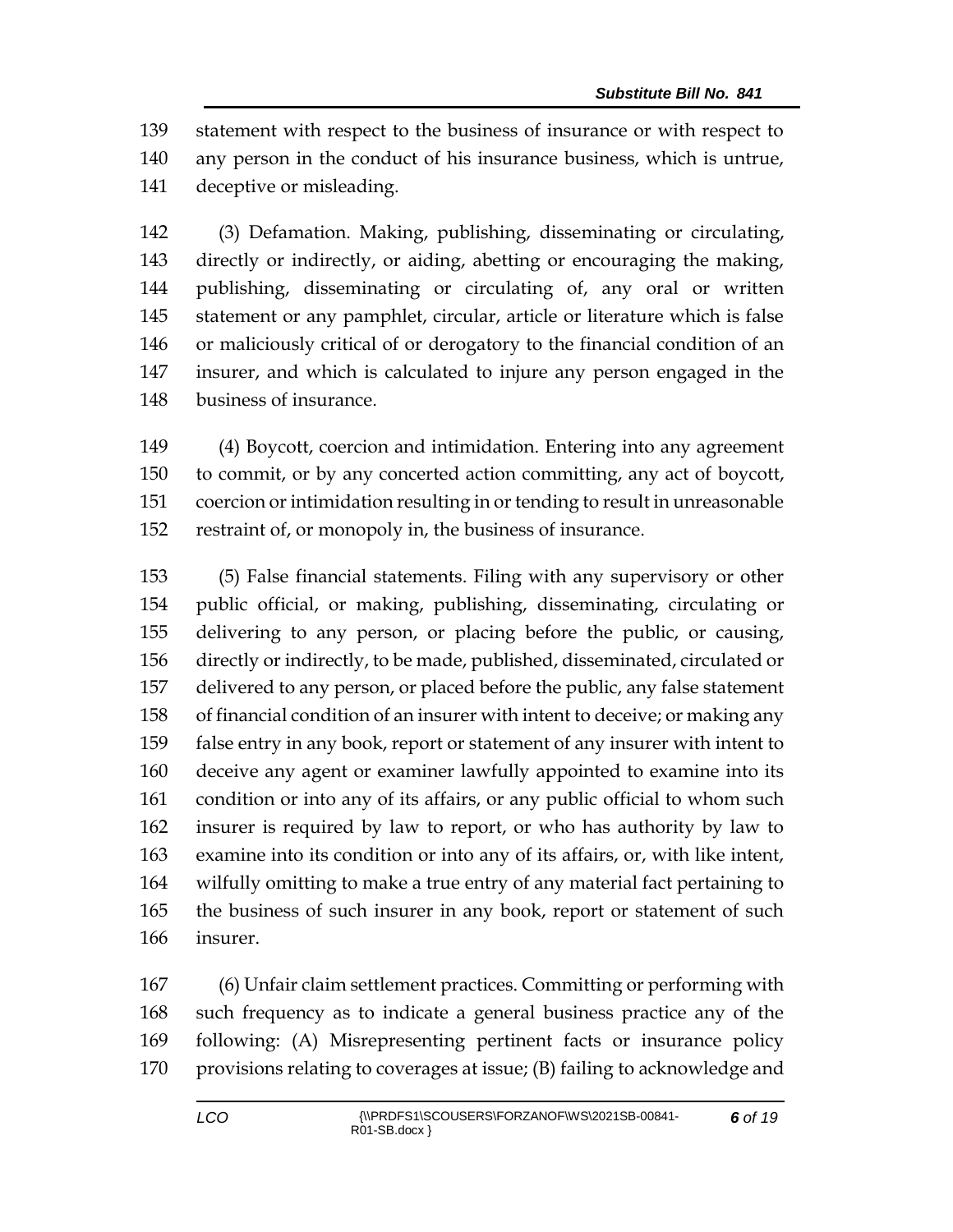act with reasonable promptness upon communications with respect to claims arising under insurance policies; (C) failing to adopt and implement reasonable standards for the prompt investigation of claims arising under insurance policies; (D) refusing to pay claims without conducting a reasonable investigation based upon all available information; (E) failing to affirm or deny coverage of claims within a reasonable time after proof of loss statements have been completed; (F) not attempting in good faith to effectuate prompt, fair and equitable settlements of claims in which liability has become reasonably clear; (G) compelling insureds to institute litigation to recover amounts due under an insurance policy by offering substantially less than the amounts ultimately recovered in actions brought by such insureds; (H) attempting to settle a claim for less than the amount to which a reasonable man would have believed he was entitled by reference to written or printed advertising material accompanying or made part of an application; (I) attempting to settle claims on the basis of an application which was altered without notice to, or knowledge or consent of the insured; (J) making claims payments to insureds or beneficiaries not accompanied by statements setting forth the coverage under which the payments are being made; (K) making known to insureds or claimants a policy of appealing from arbitration awards in favor of insureds or claimants for the purpose of compelling them to accept settlements or compromises less than the amount awarded in arbitration; (L) delaying the investigation or payment of claims by requiring an insured, claimant, or the physician of either to submit a preliminary claim report and then requiring the subsequent submission of formal proof of loss forms, both of which submissions contain substantially the same information; (M) failing to promptly settle claims, where liability has become reasonably clear, under one portion of the insurance policy coverage in order to influence settlements under other portions of the insurance policy coverage; (N) failing to promptly provide a reasonable explanation of the basis in the insurance policy in relation to the facts or applicable law for denial of a claim or for the offer of a compromise settlement; (O) using as a basis for cash settlement with a first party automobile insurance claimant an amount which is less than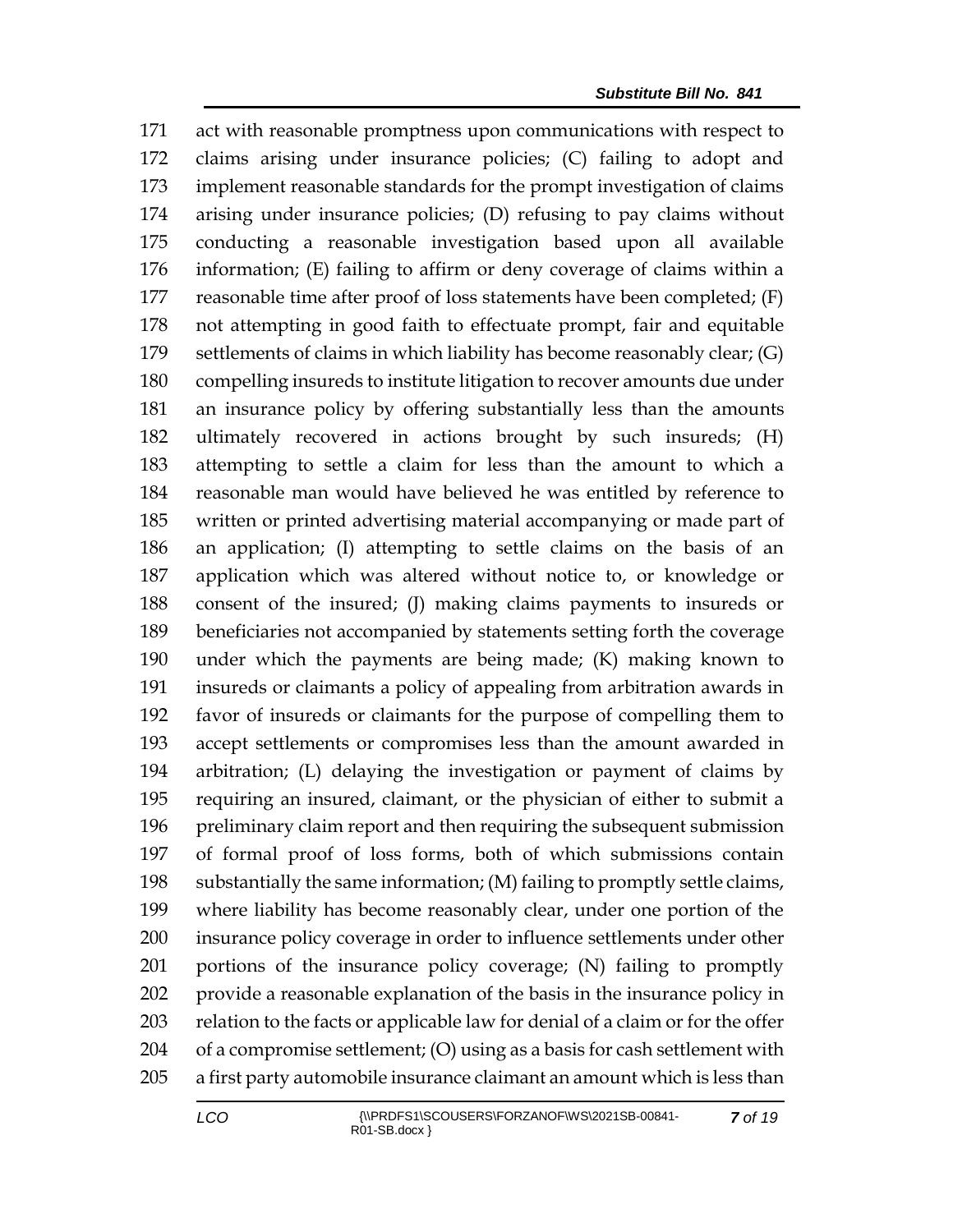the amount which the insurer would pay if repairs were made unless such amount is agreed to by the insured or provided for by the insurance policy.

 (7) Failure to maintain complaint handling procedures. Failure of any person to maintain complete record of all the complaints which it has received since the date of its last examination. This record shall indicate the total number of complaints, their classification by line of insurance, the nature of each complaint, the disposition of these complaints, and the time it took to process each complaint. For purposes of this subsection "complaint" means any written communication primarily expressing a grievance.

 (8) Misrepresentation in insurance applications. Making false or fraudulent statements or representations on or relative to an application for an insurance policy for the purpose of obtaining a fee, commission, money or other benefit from any insurer, producer or individual.

 (9) Any violation of any one of sections 38a-358, 38a-446, 38a-447, 38a- 488, 38a-825, 38a-826, 38a-828 and 38a-829. None of the following practices shall be considered discrimination within the meaning of section 38a-446 or 38a-488 or a rebate within the meaning of section 38a- 825: (A) Paying bonuses to policyholders or otherwise abating their premiums in whole or in part out of surplus accumulated from nonparticipating insurance, provided any such bonuses or abatement of premiums shall be fair and equitable to policyholders and for the best interests of the company and its policyholders; (B) in the case of policies issued on the industrial debit plan, making allowance to policyholders who have continuously for a specified period made premium payments directly to an office of the insurer in an amount which fairly represents 233 the saving in collection expense; (C) readjustment of the rate of premium for a group insurance policy based on loss or expense experience, or both, at the end of the first or any subsequent policy year, which may be made retroactive for such policy year.

(10) Notwithstanding any provision of any policy of insurance,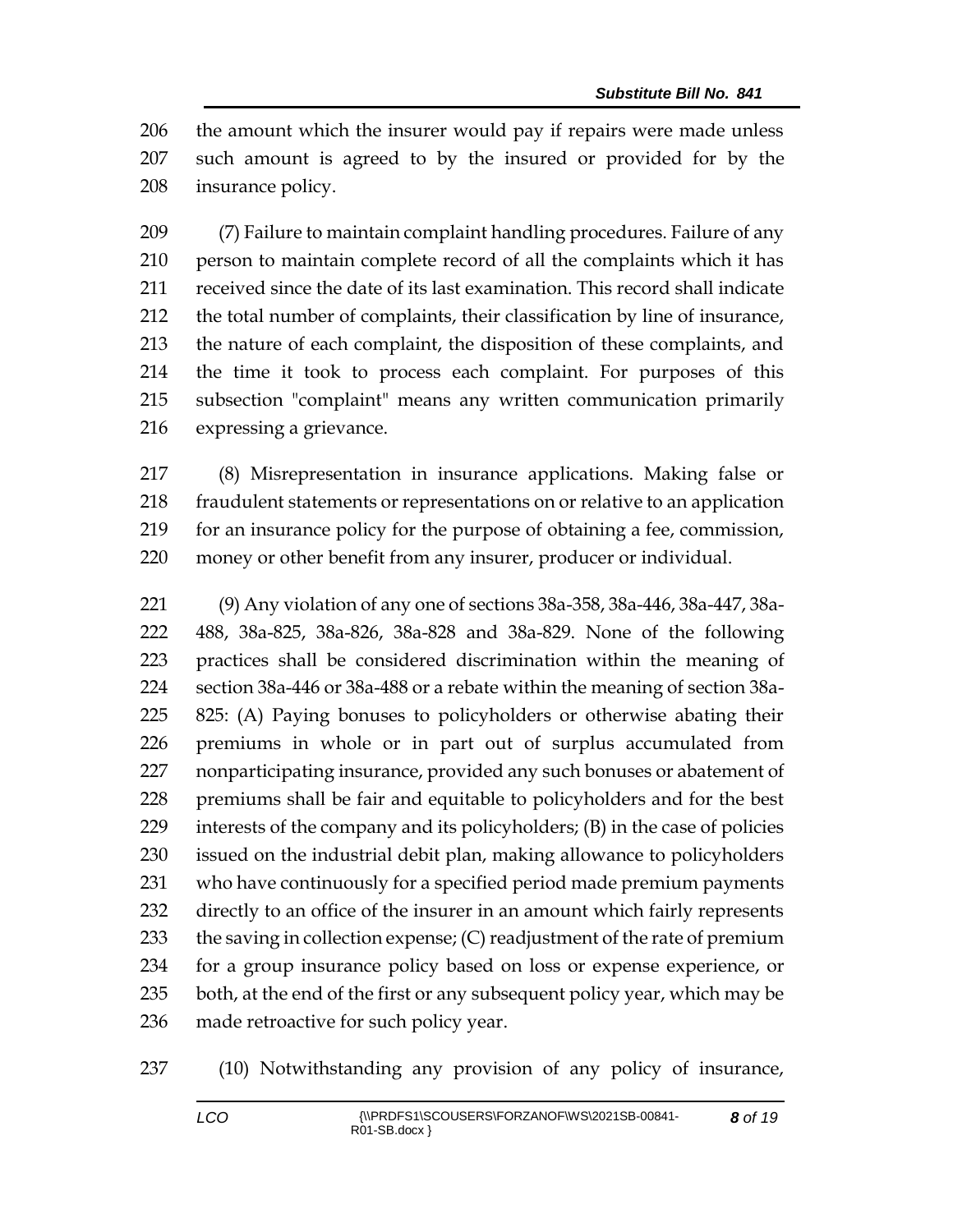certificate or service contract, whenever such insurance policy or certificate or service contract provides for reimbursement for any services which may be legally performed by any practitioner of the healing arts licensed to practice in this state, reimbursement under such insurance policy, certificate or service contract shall not be denied because of race, color or creed nor shall any insurer make or permit any unfair discrimination against particular individuals or persons so licensed.

 (11) Favored agent or insurer: Coercion of debtors. (A) No person may (i) require, as a condition precedent to the lending of money or extension of credit, or any renewal thereof, that the person to whom such money or credit is extended or whose obligation the creditor is to acquire or finance, negotiate any policy or contract of insurance through a particular insurer or group of insurers or producer or group of producers; (ii) unreasonably disapprove the insurance policy provided by a borrower for the protection of the property securing the credit or lien; (iii) require directly or indirectly that any borrower, mortgagor, purchaser, insurer or producer pay a separate charge, in connection with the handling of any insurance policy required as security for a loan on real estate or pay a separate charge to substitute the insurance policy of one insurer for that of another; or (iv) use or disclose information resulting from a requirement that a borrower, mortgagor or purchaser furnish insurance of any kind on real property being conveyed or used as collateral security to a loan, when such information is to the advantage of the mortgagee, vendor or lender, or is to the detriment of the borrower, mortgagor, purchaser, insurer or the producer complying with such a requirement.

 (B) (i) Subparagraph (A)(iii) of this subdivision shall not include the interest which may be charged on premium loans or premium advancements in accordance with the security instrument. (ii) For 268 purposes of subparagraph  $(A)(ii)$  of this subdivision, such disapproval shall be deemed unreasonable if it is not based solely on reasonable standards uniformly applied, relating to the extent of coverage required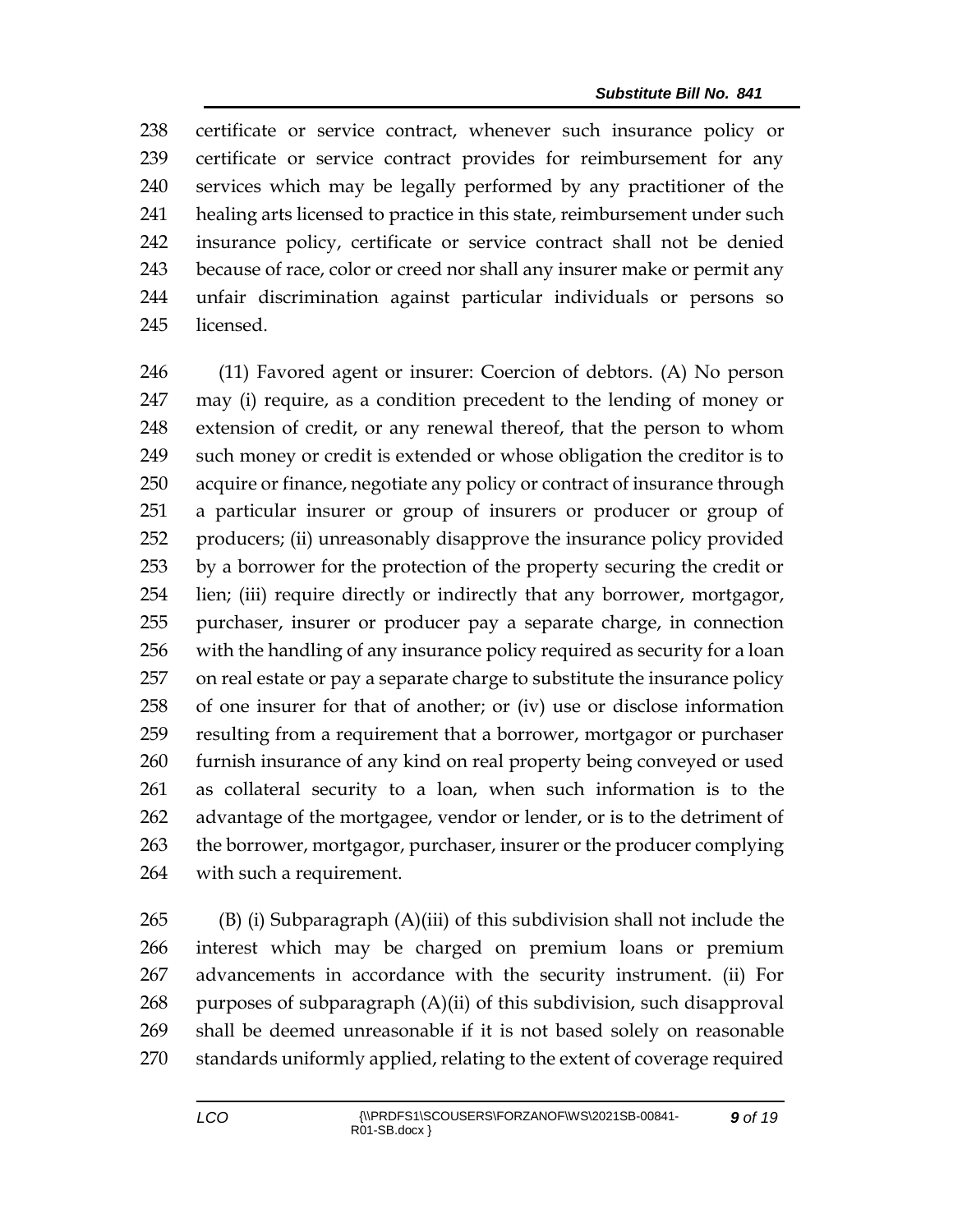and the financial soundness and the services of an insurer. Such standards shall not discriminate against any particular type of insurer, nor shall such standards call for the disapproval of an insurance policy because such policy contains coverage in addition to that required. (iii) The commissioner may investigate the affairs of any person to whom 276 this subdivision applies to determine whether such person has violated this subdivision. If a violation of this subdivision is found, the person in violation shall be subject to the same procedures and penalties as are applicable to other provisions of section 38a-815, subsections (b) and (e) of section 38a-817 and this section. (iv) For purposes of this section, "person" includes any individual, corporation, limited liability company, association, partnership or other legal entity.

 (12) Refusing to insure, refusing to continue to insure or limiting the amount, extent or kind of coverage available to an individual or charging an individual a different rate for the same coverage because of physical disability, mental or nervous condition as set forth in section 38a-488a or intellectual disability, except where the refusal, limitation or rate differential is based on sound actuarial principles or is related to actual or reasonably anticipated experience.

 (13) Refusing to insure, refusing to continue to insure or limiting the amount, extent or kind of coverage available to an individual or charging an individual a different rate for the same coverage solely because of blindness or partial blindness. For purposes of this subdivision, "refusal to insure" includes the denial by an insurer of disability insurance coverage on the grounds that the policy defines "disability" as being presumed in the event that the insured is blind or partially blind, except that an insurer may exclude from coverage any disability, consisting solely of blindness or partial blindness, when such condition existed at the time the policy was issued. Any individual who is blind or partially blind shall be subject to the same standards of sound actuarial principles or actual or reasonably anticipated experience as are sighted persons with respect to all other conditions, including the underlying cause of the blindness or partial blindness.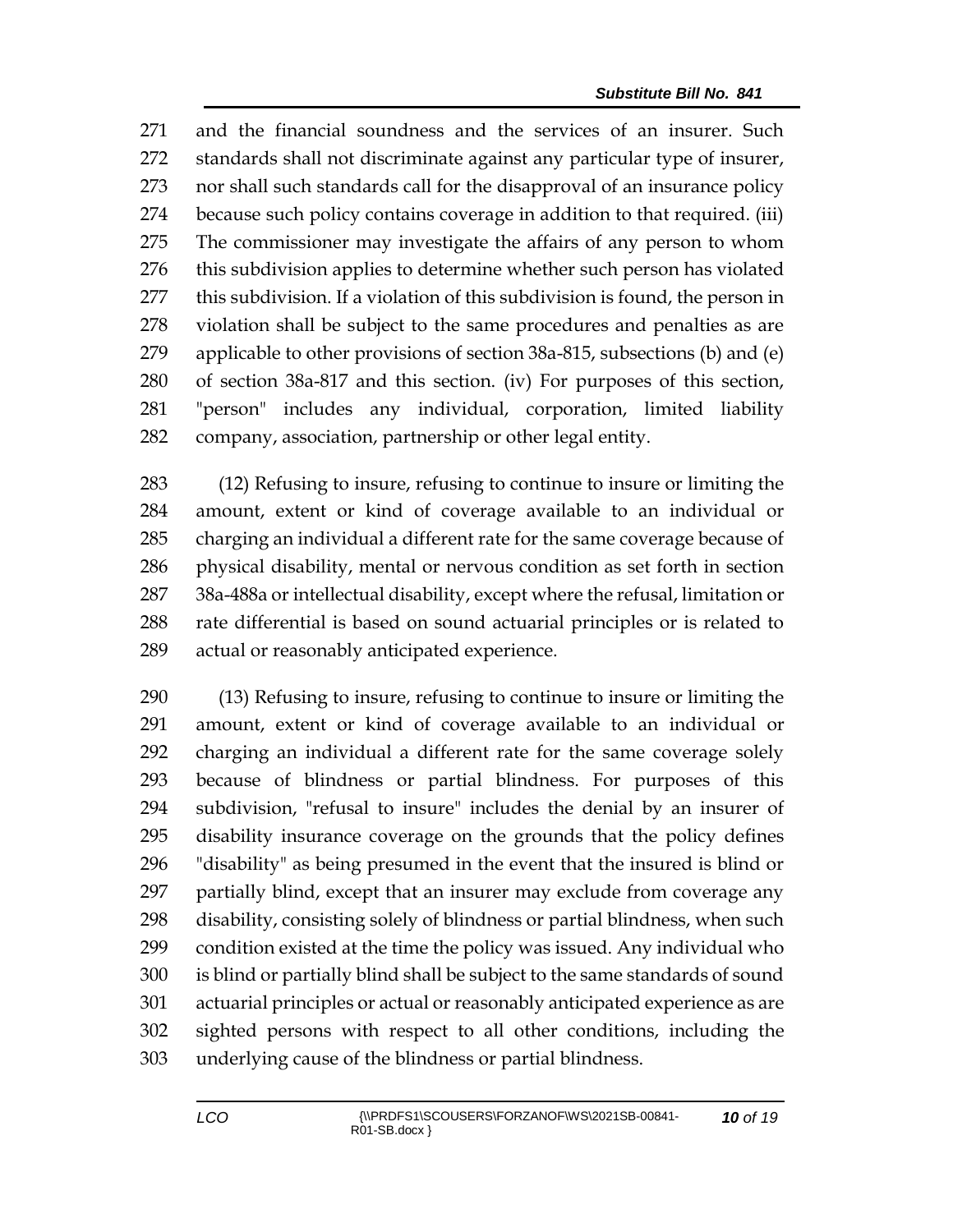(14) Refusing to insure, refusing to continue to insure or limiting the amount, extent or kind of coverage available to an individual or charging an individual a different rate for the same coverage because of exposure to diethylstilbestrol through the female parent.

 (15) (A) Failure by an insurer, or any other entity responsible for providing payment to a health care provider pursuant to an insurance policy, to pay accident and health claims, including, but not limited to, claims for payment or reimbursement to health care providers, within the time periods set forth in subparagraph (B) of this subdivision, unless the Insurance Commissioner determines that a legitimate dispute exists as to coverage, liability or damages or that the claimant has fraudulently caused or contributed to the loss. Any insurer, or any other entity responsible for providing payment to a health care provider pursuant to an insurance policy, who fails to pay such a claim or request within the time periods set forth in subparagraph (B) of this subdivision shall pay the claimant or health care provider the amount of such claim plus interest at the rate of fifteen per cent per annum, in addition to any other penalties which may be imposed pursuant to sections 38a-11, 38a-25, 38a-41 to 38a-53, inclusive, 38a-57 to 38a-60, inclusive, 38a-62 to 38a-64, inclusive, 38a-76, 38a-83, 38a-84, 38a-117 to 38a-124, inclusive, 38a-129 to 38a-140, inclusive, 38a-146 to 38a-155, inclusive, 38a-283, 38a-288 to 38a-290, inclusive, 38a-319, 38a-320, 38a-459, 38a-464, 38a-815 to 38a-819, inclusive, 38a-824 to 38a-826, inclusive, and 38a-828 to 38a-830, inclusive. Whenever the interest due a claimant or health care provider pursuant to this section is less than one dollar, the insurer shall deposit such amount in a separate interest-bearing account in which all such amounts shall be deposited. At the end of each calendar year each such insurer shall donate such amount to The University of Connecticut Health Center.

 (B) Each insurer or other entity responsible for providing payment to a health care provider pursuant to an insurance policy subject to this section, shall pay claims not later than:

(i) For claims filed in paper format, sixty days after receipt by the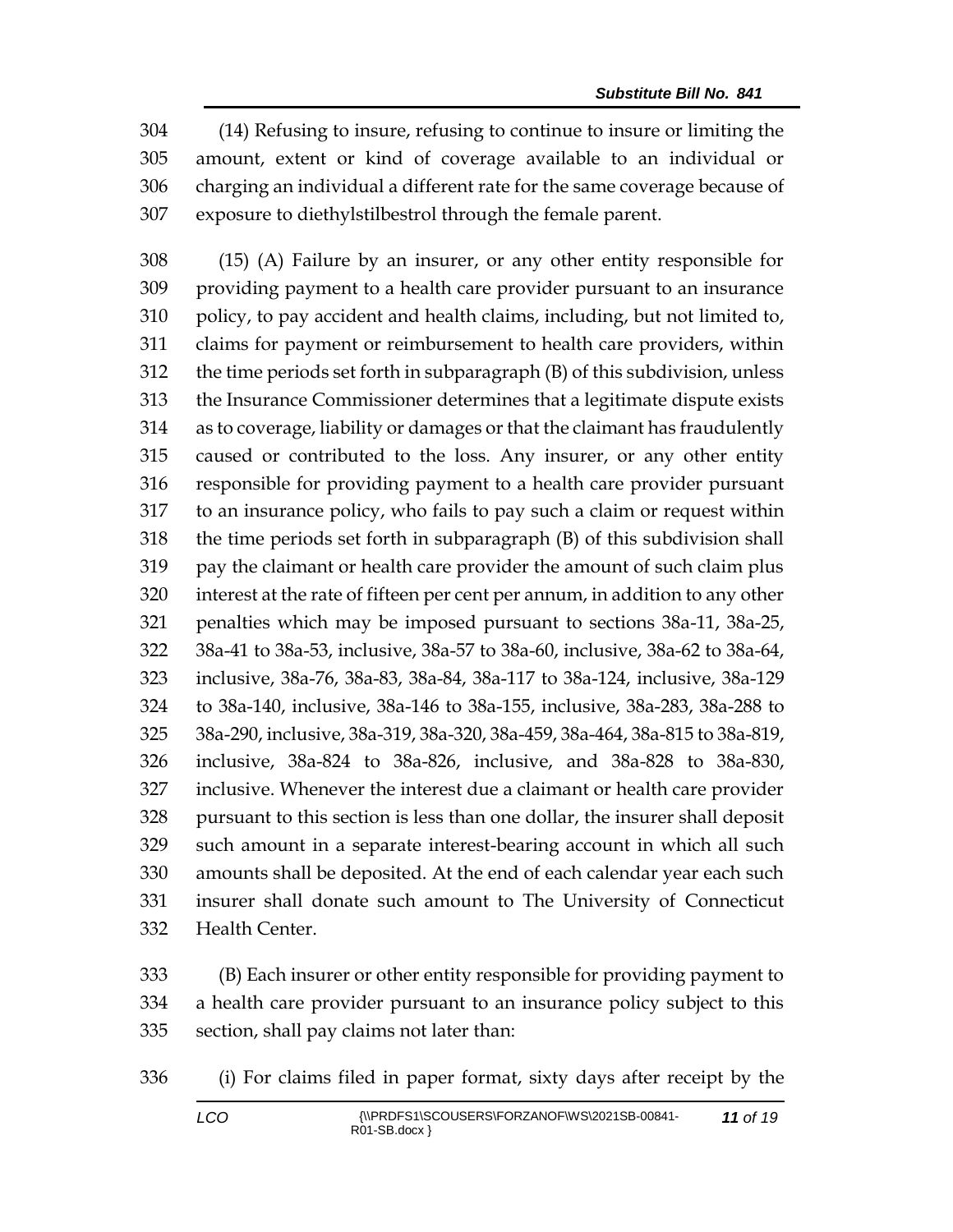insurer of the claimant's proof of loss form or the health care provider's request for payment filed in accordance with the insurer's practices or procedures, except that when there is a deficiency in the information needed for processing a claim, as determined in accordance with section 38a-477, the insurer shall (I) send written notice to the claimant or health care provider, as the case may be, of all alleged deficiencies in information needed for processing a claim not later than thirty days after the insurer receives a claim for payment or reimbursement under the contract, and (II) pay claims for payment or reimbursement under the contract not later than thirty days after the insurer receives the information requested; and

 (ii) For claims filed in electronic format, twenty days after receipt by the insurer of the claimant's proof of loss form or the health care provider's request for payment filed in accordance with the insurer's practices or procedures, except that when there is a deficiency in the information needed for processing a claim, as determined in accordance with section 38a-477, the insurer shall (I) notify the claimant or health care provider, as the case may be, of all alleged deficiencies in information needed for processing a claim not later than ten days after the insurer receives a claim for payment or reimbursement under the contract, and (II) pay claims for payment or reimbursement under the contract not later than ten days after the insurer receives the information requested.

 (C) As used in this subdivision, "health care provider" means a person licensed to provide health care services under chapter 368d, chapter 368v, chapters 370 to 373, inclusive, 375 to 383c, inclusive, 384a to 384c, inclusive, or chapter 400j.

 (16) Failure to pay, as part of any claim for a damaged motor vehicle under any automobile insurance policy where the vehicle has been declared to be a constructive total loss, an amount equal to the sum of (A) the settlement amount on such vehicle plus, whenever the insurer takes title to such vehicle, (B) an amount determined by multiplying such settlement amount by a percentage equivalent to the current sales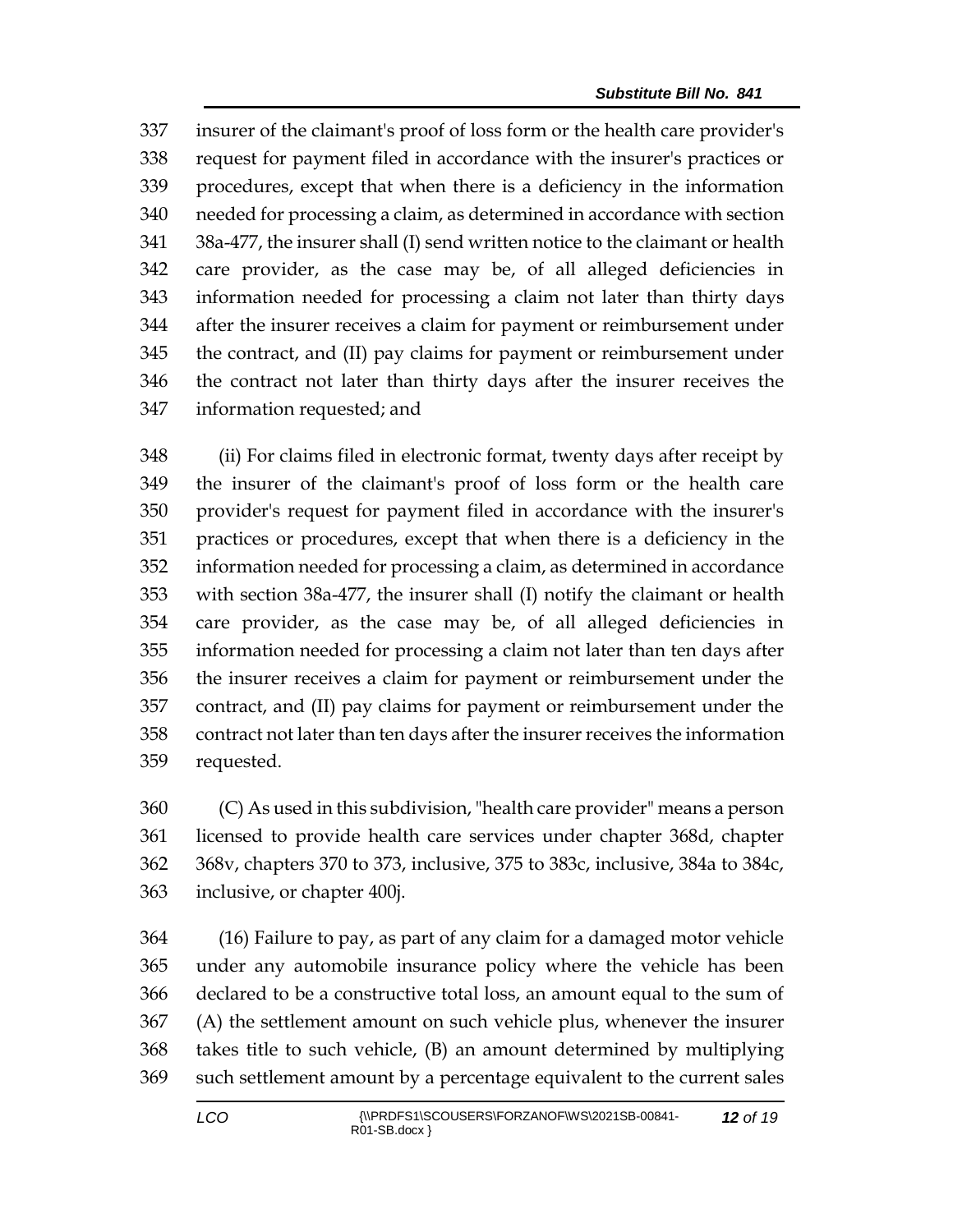tax rate established in section 12-408. For purposes of this subdivision, "constructive total loss" means the cost to repair or salvage damaged property, or the cost to both repair and salvage such property, equals or exceeds the total value of the property at the time of the loss.

 (17) Any violation of section 42-260, by an extended warranty provider subject to the provisions of said section, including, but not limited to: (A) Failure to include all statements required in subsections (c) and (f) of section 42-260 in an issued extended warranty; (B) offering an extended warranty without being (i) insured under an adequate extended warranty reimbursement insurance policy or (ii) able to demonstrate that reserves for claims contained in the provider's financial statements are not in excess of one-half the provider's audited net worth; (C) failure to submit a copy of an issued extended warranty form or a copy of such provider's extended warranty reimbursement policy form to the Insurance Commissioner.

 (18) With respect to an insurance company, hospital service corporation, health care center or fraternal benefit society providing individual or group health insurance coverage of the types specified in subdivisions (1), (2), (4), (6), (10), (11) and (12) of section 38a-469, refusing to insure, refusing to continue to insure or limiting the amount, extent or kind of coverage available to an individual or charging an individual a different rate for the same coverage because such individual has been a victim of family violence.

 (19) With respect to an insurance company, hospital service corporation, health care center or fraternal benefit society providing individual or group health insurance coverage of the types specified in subdivisions (1), (2), (3), (4), (6), (9), (10), (11) and (12) of section 38a-469, refusing to insure, refusing to continue to insure or limiting the amount, extent or kind of coverage available to an individual or charging an individual a different rate for the same coverage because of genetic information. Genetic information indicating a predisposition to a disease or condition shall not be deemed a preexisting condition in the absence of a diagnosis of such disease or condition that is based on other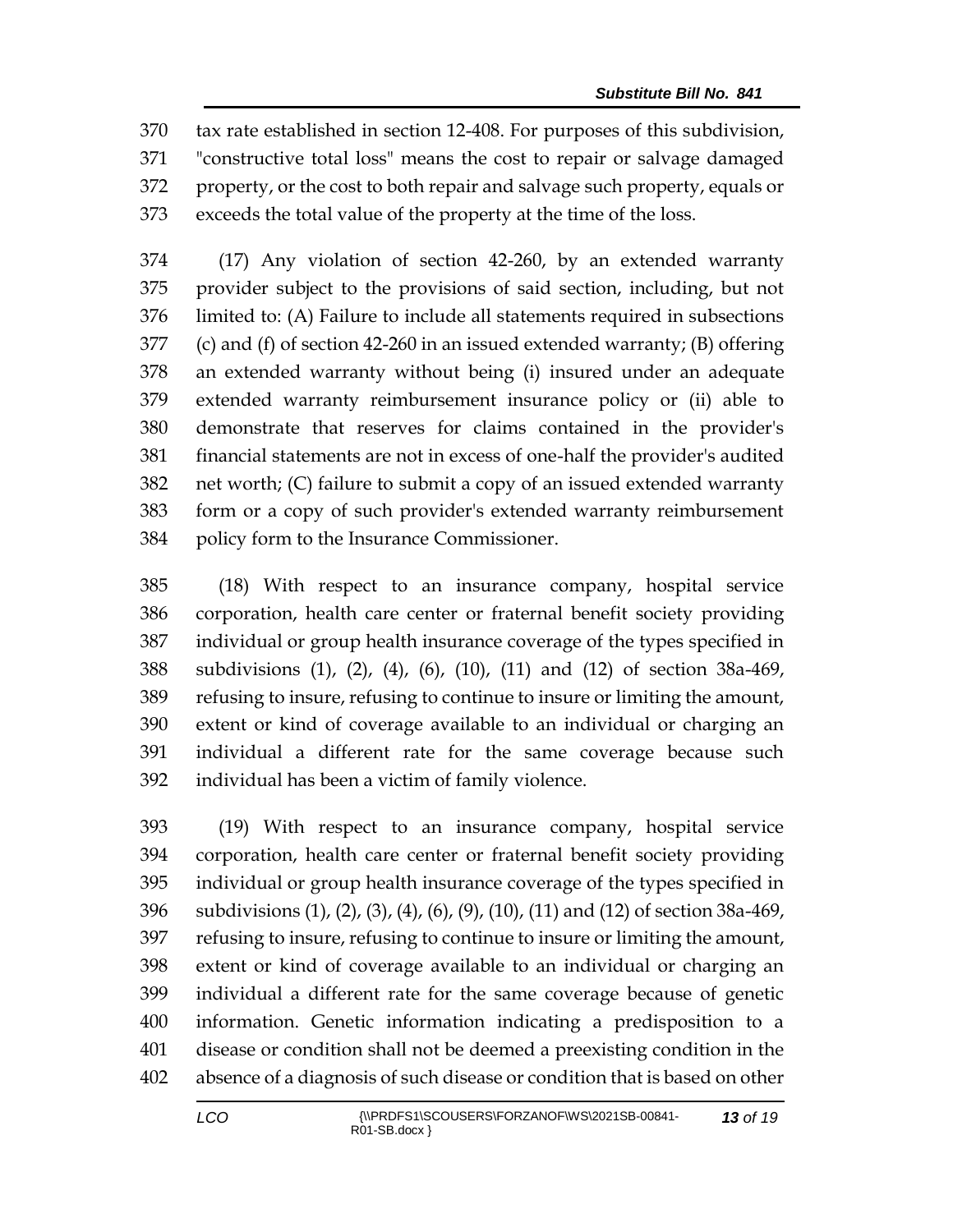medical information. An insurance company, hospital service corporation, health care center or fraternal benefit society providing individual health coverage of the types specified in subdivisions (1), (2), (3), (4), (6), (9), (10), (11) and (12) of section 38a-469, shall not be prohibited from refusing to insure or applying a preexisting condition limitation, to the extent permitted by law, to an individual who has been diagnosed with a disease or condition based on medical information other than genetic information and has exhibited symptoms of such disease or condition. For the purposes of this subsection, "genetic information" means the information about genes, gene products or inherited characteristics that may derive from an individual or family member.

(20) Any violation of sections 38a-465 to 38a-465q, inclusive.

 (21) With respect to a managed care organization, as defined in section 38a-478, failing to establish a confidentiality procedure for medical record information, as required by section 38a-999.

(22) Any violation of sections 38a-591d to 38a-591f, inclusive.

- (23) Any violation of section 38a-472j.
- (24) Any violation of section 2 of this act.

 Sec. 4. (NEW) (*Effective July 1, 2021*) (a) (1) Except as provided in subsection (b) of this section, no insurer that delivers, issues for delivery, renews, amends or endorses a homeowners insurance policy in this state on or after July 1, 2021, that is subject to the requirements of sections 38a-663 to 38a-696, inclusive, of the general statutes shall cancel such policy unless:

428 (A) If such policy is not a renewal policy and has been in effect for fewer than sixty days, such insurer sends a written cancellation notice to the named insured:

(i) At least ten days before the effective date of such cancellation for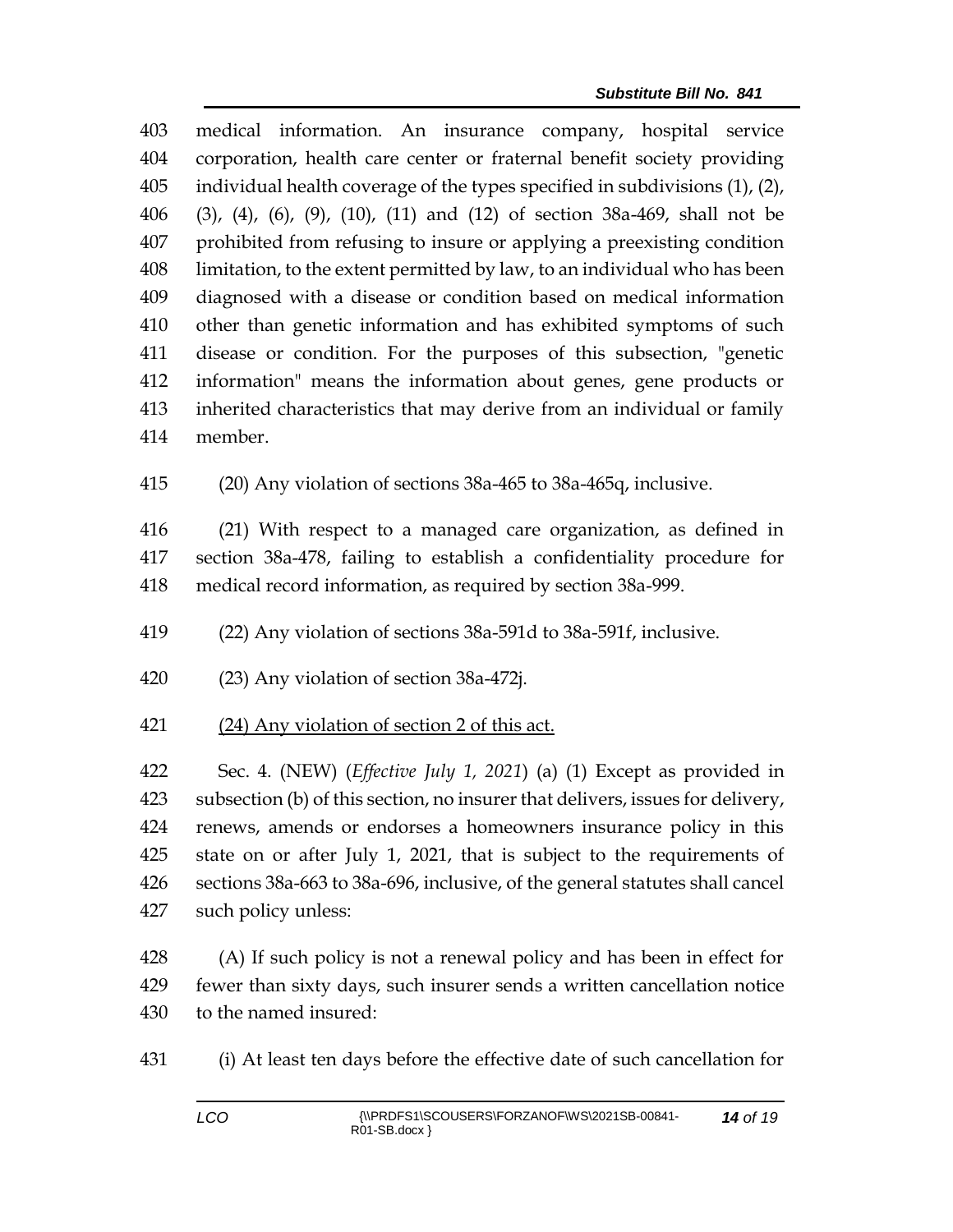nonpayment of premium disclosing:

(I) Such cancellation;

 (II) That the named insured may avoid such cancellation and continue coverage under such policy by paying, before the effective date of such cancellation, such unpaid premium; and

 (III) That any excess premium, if not tendered by the insurer, shall be refunded to the named insured upon demand by the named insured; or

 (ii) At least thirty days before the effective date of such cancellation 440 for any reason other than nonpayment of premium disclosing:

(I) Such cancellation;

(II) The reason for such cancellation;

(III) The effective date of such cancellation; and

 (IV) That any excess premium, if not tendered by the insurer, shall be refunded to the named insured upon demand by the named insured; or

 (B) If such policy is not a renewal policy and has been in effect for at least sixty days, or if such policy is an effective renewal policy, such insurer sends a written cancellation notice to the named insured:

 (i) At least ten days before the effective date of such cancellation for nonpayment of premium disclosing:

(I) Such cancellation;

 (II) That the named insured may avoid such cancellation and continue coverage under such policy by paying, before the effective date of such cancellation, such unpaid premium; and

 (III) That any excess premium, if not tendered by the insurer, shall be refunded to the named insured upon demand by the named insured; or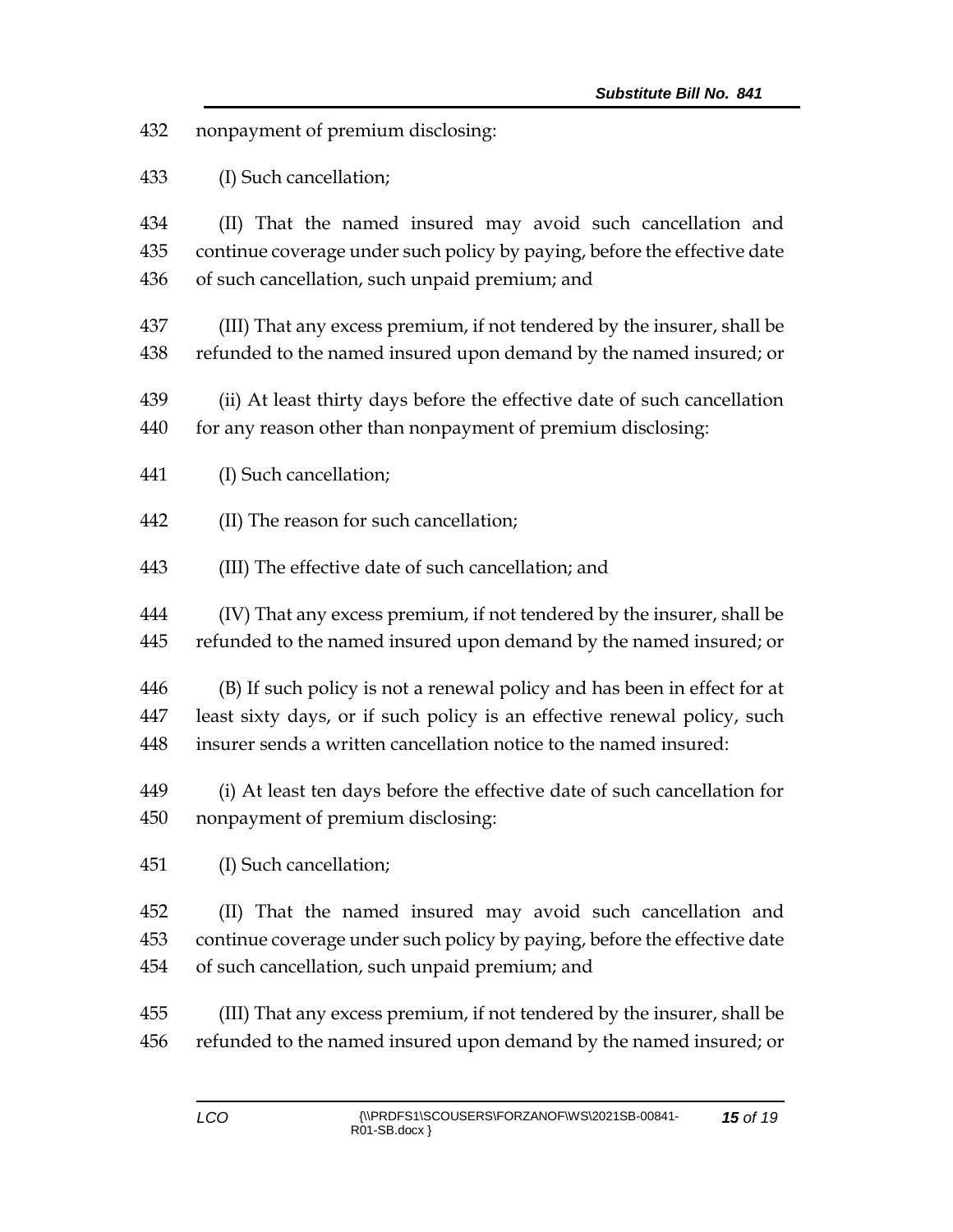(ii) At least thirty days before the effective date of such cancellation for fraud or misrepresentation of any material fact made by the named insured in obtaining coverage under such policy that, if discovered by such insurer, would have caused such insurer not to issue or renew such policy, as applicable, or any physical change in the covered property that materially increases a hazard insured against under such policy disclosing:

(I) The effective date of such cancellation; and

 (II) That any excess premium, if not tendered by the insurer, shall be refunded to the named insured upon demand by the named insured.

 (2) No insurer may cancel a homeowners insurance policy described in subparagraph (B) of subdivision (1) of this subsection for any reason other than:

(A) Nonpayment of premium;

 (B) Fraud or misrepresentation of any material fact made by the named insured in obtaining coverage under such policy that, if discovered by the insurer, would have caused the insurer not to issue or renew such policy, as applicable; or

 (C) Any physical change in the covered property that materially increases a hazard insured against under such policy.

 (3) No notice of cancellation required under subdivision (1) of this subsection shall be effective unless such notice is sent to the named insured by registered mail, certified mail or mail evidenced by a certificate of mailing, or, if agreed by the insurer and the named insured, by electronic means evidenced by a delivery receipt.

 (b) No notice of cancellation is required under subsection (a) of this section if the homeowners insurance policy is transferred from the insurer to an affiliate of such insurer for another policy with no interruption of coverage and the same terms, conditions and provisions,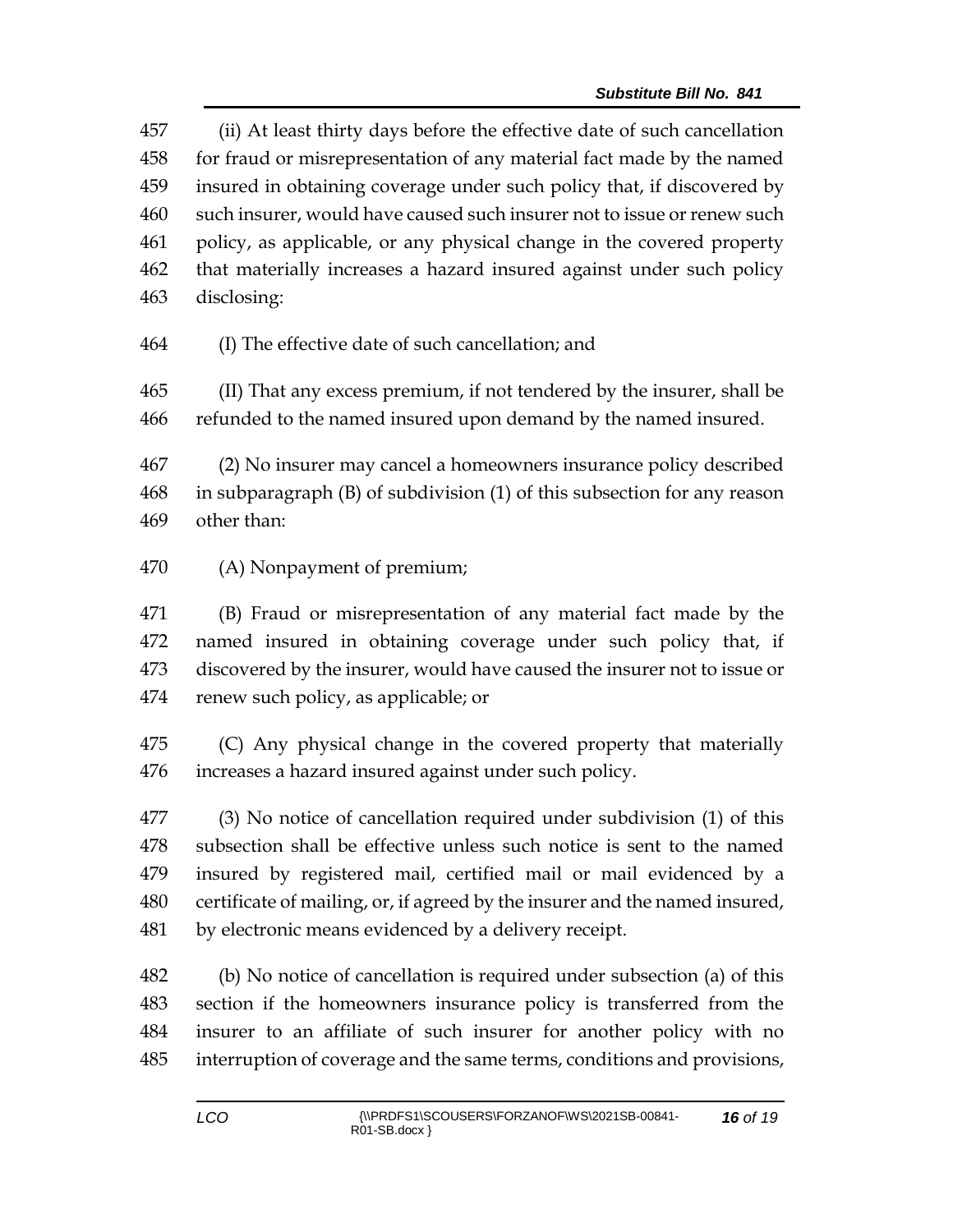including policy limits, as the transferred policy, except that the insurer to which the policy is transferred shall not be prohibited from applying such insurer's rates and rating plans at the time of renewal.

 (c) The named insured under a homeowners insurance policy described in subsection (a) of this section may cancel such policy at any time by sending to the insurer that delivered, issued for delivery, renewed, amended or endorsed such policy a written notice disclosing the effective date of such cancellation.

 Sec. 5. Section 38a-646 of the general statutes is repealed and the following is substituted in lieu thereof (*Effective October 1, 2021*):

 As used in sections 38a-645 to 38a-658, inclusive, except as otherwise provided herein:

 (1) "Credit life insurance" means insurance on the life of a debtor pursuant to or in connection with a specific loan or other credit transaction;

 (2) "Credit accident and health insurance" means insurance on a debtor to provide indemnity for payments becoming due on a specific loan or other credit transaction while the debtor is disabled as defined in the policy;

 (3) "Creditor" means the lender of money or vendor or lessor of goods, services, property, rights or privileges for which payment is arranged through a credit transaction or any successor to the right, title or interest of any such lender, vendor or lessor, and an affiliate, associate or subsidiary of any of them or any director, officer or employee of any of them or any other person in any way associated with any of them;

 (4) "Debtor" means a borrower of money or a purchaser or lessee of goods, services, property, rights or privileges for which payment is arranged through a credit transaction;

(5) "Indebtedness" means the total amount payable by a debtor to a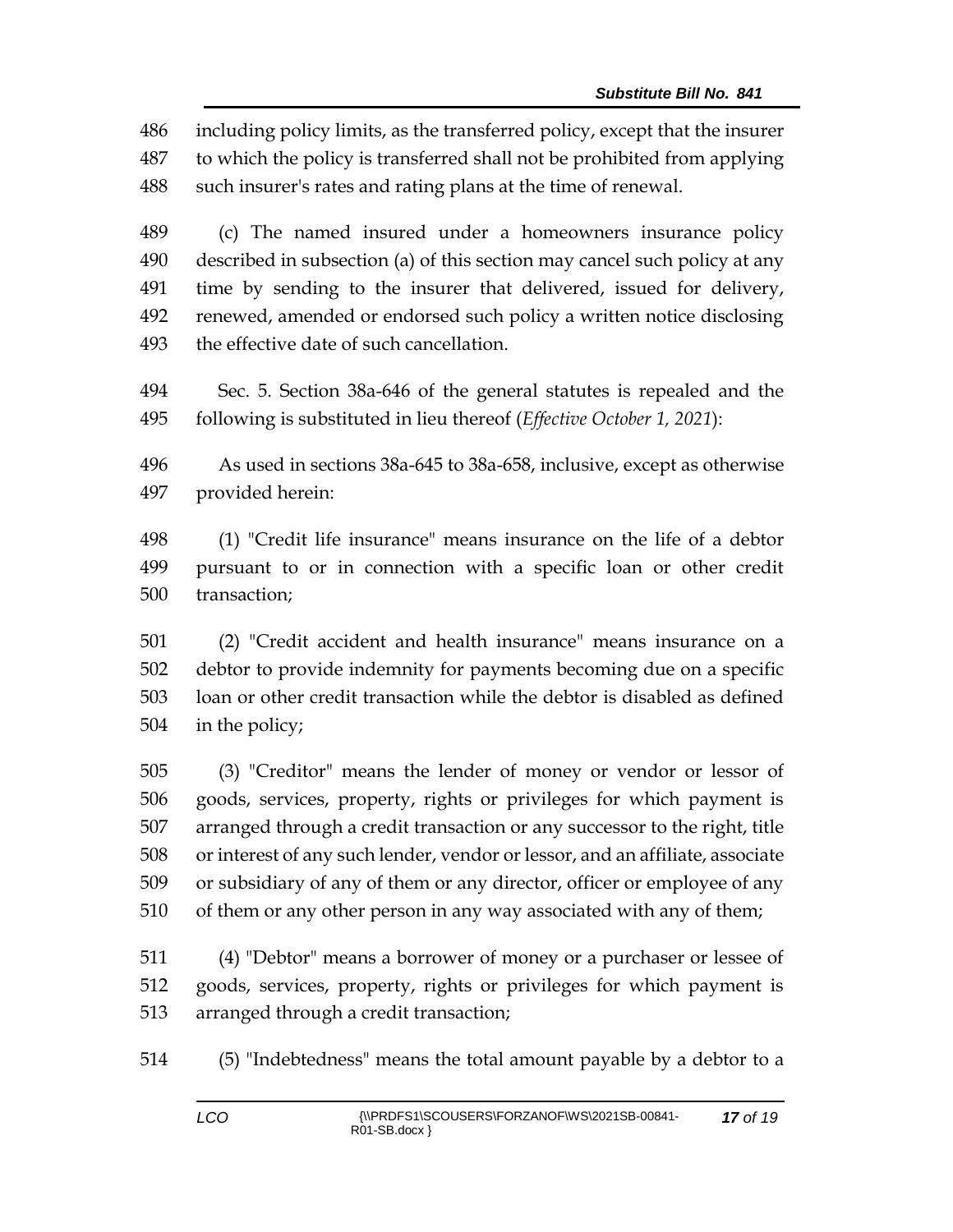creditor in connection with a loan or other credit transaction; **[**.**]** and

 (6) "Loss ratio" means annual incurred claims divided by earned premiums.

 Sec. 6. Subsection (b) of section 38a-651 of the general statutes is repealed and the following is substituted in lieu thereof (*Effective October 1, 2021*):

 (b) The commissioner shall adopt regulations in accordance with the provisions of chapter 54, establishing a procedure for review of such policies, certificates of insurance, notices of proposed insurance, applications for insurance, endorsements and riders, and shall disapprove any such form at any time if: **[**the**]**

 (1) The schedule of premium rates charged or to be charged is, by reasonable assumptions and as determined according to benchmark loss ratio calculations, excessive in relation to the benefits provided; or **[**if it contains**]**

## (2) Such form:

 (A) Has a prima facie loss ratio of less than fifty per cent for any single or joint credit life insurance or credit accident and health insurance policy unless the commissioner approves a premium rate deviation for 534 such policy; or

 (B) Contains provisions which (i) are unjust, unfair, inequitable, misleading, deceptive, **[**or which**]** (ii) encourage misrepresentation of the coverage, or **[**which**]** (iii) are contrary to any provision of the insurance laws or of any rule or regulation promulgated thereunder.

 Sec. 7. Subsection (e) of section 38a-702e of the general statutes is repealed and the following is substituted in lieu thereof (*Effective October 1, 2021*):

(e) Each applicant for an insurance producer license shall, before